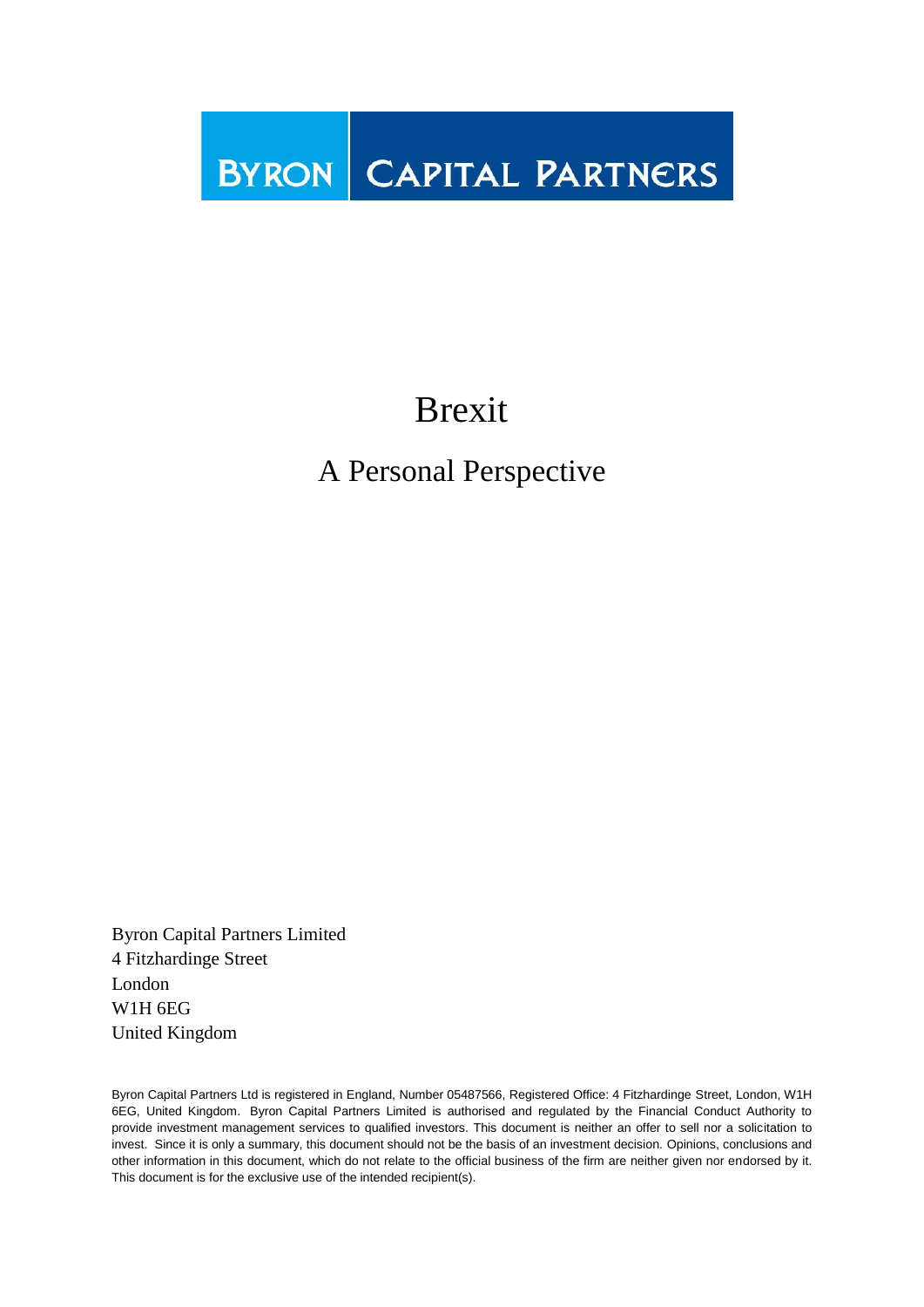### **Background**

My earliest, most vivid memories as a child growing up in south London centre around the period 1973-1975. TV at the time was average (to say the least) with only 2 channels and you used to have walk to the TV and push buttons to change the channels – when you got to 11.00 p.m. the channels simply shut down.

What do I remember from then? Well on the news front, Egypt – Israel, Cyprus erupted big time (I remember a friend in my class crying as his dad was in the British army and had got shipped out to Cyprus), the Vietnam war was on TV every night as was Northern Ireland and then there was the 1974 World Cup and the sublime skills of Johann Cruyff and the Netherlands team. There were also various votes on the Common Market going on in the UK but this was frankly un-interesting.

My recollection of this time was that the UK was generally a miserable place – everything felt shabby and depressed, there was no money – I also have a memory of it always being cold (ironically not of it raining).

Fast forward 30 years – things in the UK feel much better. London has become the capital of the world – arguably the most diverse city on the planet and home to a myriad of nationalities. Living standards in the UK are significantly higher than they were – relative to my memories of the early 70's the country no longer feels shabby or depressed, it feels like there is money around and I don't feel cold anymore.

So what are the factors in my mind that led to the UK feeling a better place today rather than 30 years ago:

#### *1. Thatcher*

Love her or hate her she was transformational in UK politics and economic approach and in addition caused a change in mind set throughout UK culture by sponsoring an aspirational culture.

#### *2. Globalisation*

The UK has without a doubt been a major beneficiary of Globalisation centred on London, which has rippled throughout the UK (there is an argument that this benefit has been amplified as a result of the UK being seen as the European HQ for a very many people).

#### *3. End of the Cold War*

The Berlin wall coming down opened up eastern Europe to the west encouraging trade and development. It also freed up significant financial and intellectual resource to look at other things as opposed to staving off imminent Armageddon.

#### *4. Consumer culture*

Society has changed significantly in the last 30 years, moving from a society of savers to a society of borrowers. Historically if you wanted to buy a car you saved money for three years and then bought your car. Today you buy your car immediately and pay for it the following three years. In finance parlance you P.V. the experience to today. The obvious problem with this is the leverage coming into the system as it is the leverage, which drives the explosion in sales and asset price values (I could write a lot about this but it's not for here).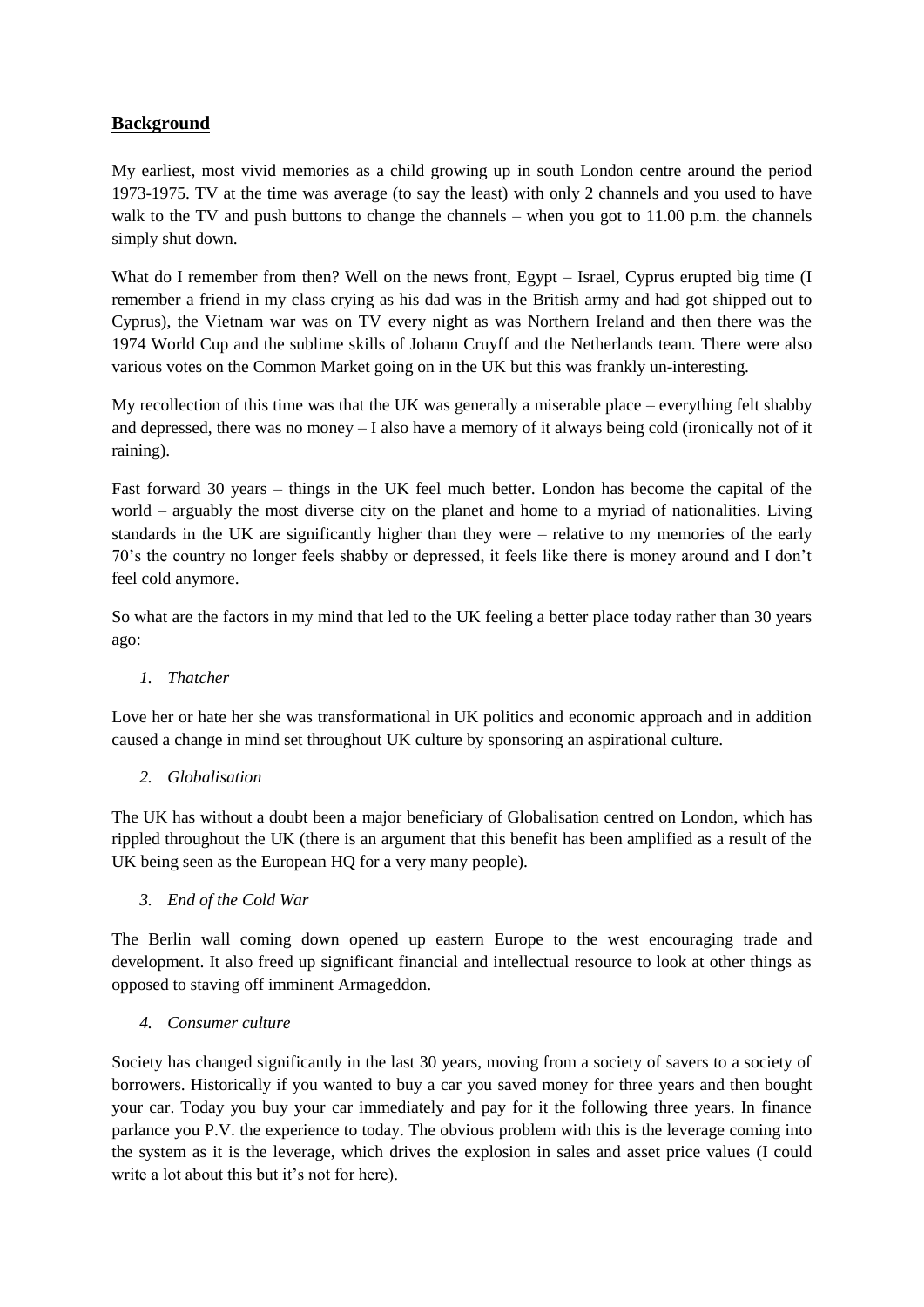What doesn't spring to my mind as being a catalyst for the UK feeling a better place than it was 30 years ago is " an ever closer political union within Europe" or seeing the Prime Minister trot off to Brussels for God knows how many summits on whatever. However, it would be disingenuous to say that the movement of labour and intellectual capital in Europe hasn't contributed to the wealth creation. This is often overlooked in the UK because of the negativity that exists in the UK towards many aspects of the European project by both "In and Out" voters.

#### **Today – so where are we now?**

I applaud David Cameron.

He has decided to try and resolve the European question once and for all and we're having a referendum.

Why has he decided to do this?

- I think there is an element of him actually trying to be democratic and let the people have a say. There was a reason there was never a referendum on the Maastricht or Lisbon treaties – the ruling Governments thought they would lose. Gordon Brown actually turned up late to sign the Lisbon treaty, when everyone had left in an effort to make it not look like a big deal.
- Cameron wants to deal with the "cancer" that eats at the heart of the Conservative party once and for all.
- $\bullet$  He's a politician he thinks he's going to win the vote.

I have seldom seen such a unity of purpose among the political establishment/the institutions of this country and "Trade" all advocating the "in campaign". Indeed the country has gone to many a war with significant disharmony among these constituencies.

In the last 48 hours I have seen four UK treasury ministers give a presentation explaining how my Income tax will go up by 8p in the £ if we vote to leave, the National Union of Farmers has come out and said we should vote in (subsidy related maybe?), the Midwifes Association has come out and said we should vote "in" as it is better for pregnant woman if the UK is part of Europe.

Any high profile person who seeks to champion the "out" campaign is branded a renegade, loose cannon or a "nutter".

The arguments for staying "In" centre on:

- Everyone will be poorer out
- Everyone will be less safe out
- No one will take us seriously if we're out
- Financial services will be decimated
- Much better if we reform the EU from inside sort of make it more British
- Immigration is a good thing

The counter arguments go

- Prove we will be poorer "we'll get back the  $£35MM$  a day we contribute"!
- British security services work fine
- We are a member of the UN Security Counsel and the a member of the G7 of course people will take us seriously
- Financial Services have already been decimated
- No interest to reform something that is not reformable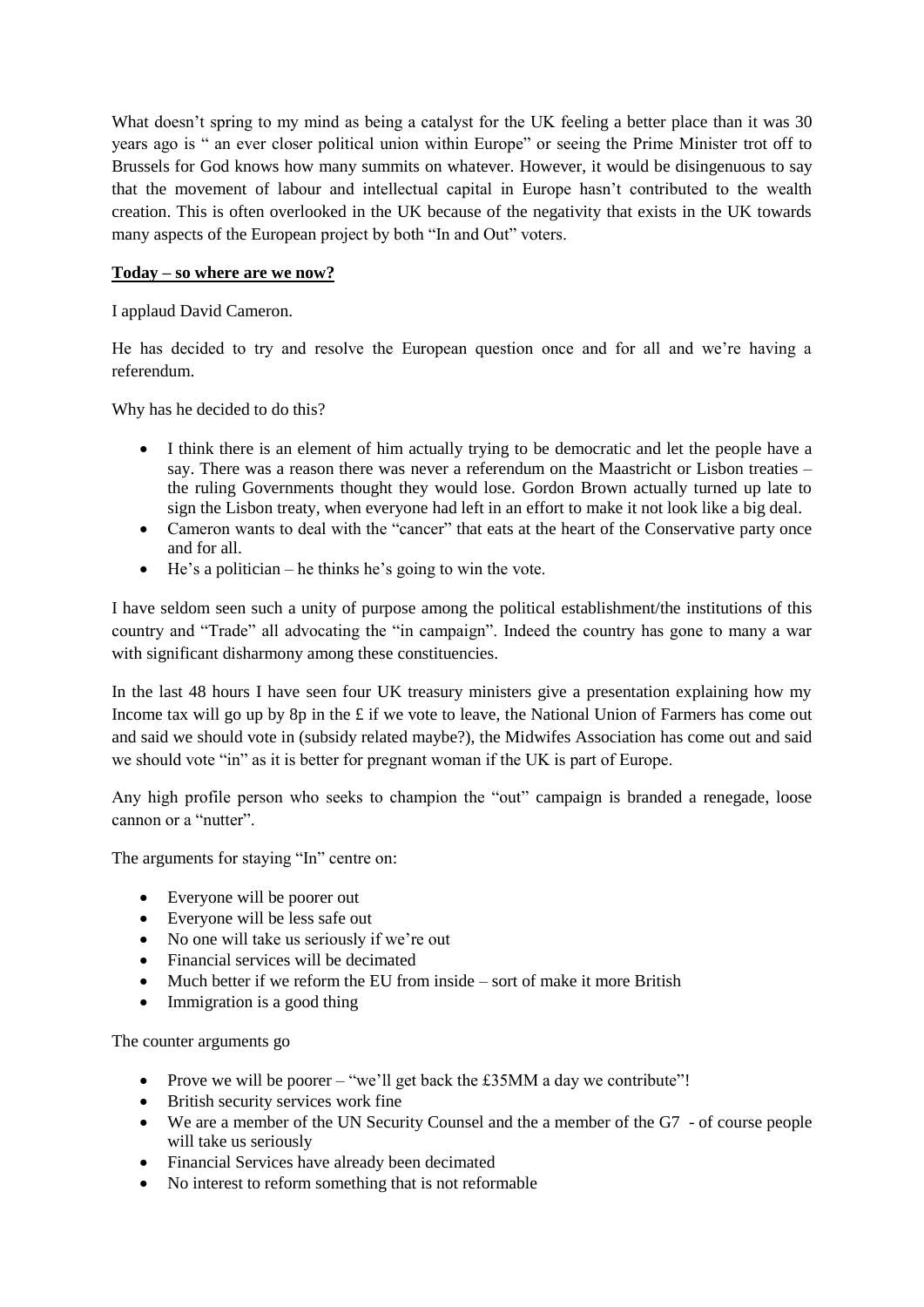• Too much immigration is a bad thing

At the time of writing the surprising thing is that the polls are running neck and neck (although the bookies favour the "in"). With the level of state/institutional support for the "in" campaign this must be extraordinarily worrying for Cameron as he didn't call a referendum with any expectation of losing. On a personal level for this to be his legacy would be a disaster.

So why are the polls so close? In my opinion:

- Many British do not attribute the success of the country to being a member of the EU
- There is a significant distrust of Europe with the institutions seen to be overly bureaucratic, undemocratic and out of control
- The subliminal message of the UK establishment is we should be happy to trade a bit of sovereignty for some money – this doesn't resonate so well with the UK mentality – if you go to school here you get taught that we have always prized our sovereignty and paid in blood if necessary – Philip of Spain, Napoleon and 2 World Wars
- Europe looks an absolute mess the refugee trail from the Middle East, Southern European countries in depression for 10 years, a Banking system propped up by the ECB – nothing really seems to work so well. From a practical perspective who wants to be a part of that.
- People believe they joined a Common Market which has "morphed" into something else and they don't like what they see – I would also note there is wide spread dissatisfaction in many European countries with the EU.
- Zone 1 London is not representative of the UK electorate and if you live here you realise the further you get from London – the less enthusiasm there is for Europe.
- Voting demographics without a doubt there is a fracture in voting intentions with the younger generation definitely more pro Europe than the older generation. The most popular argument I hear for this (including from my 17 year old daughter) is that being part of Europe stopped war – personally I'm not so convinced with the validity of that argument.
- There are also some mutterings from various European politicians threatening consequences if the UK were to vote to leave – this kind of narrative goes down like a lead balloon in the UK. Barack Obama is due in the UK and I am confident he will say something very eloquent and supportive of the UK staying in Europe – again this is high risk for the "in" campaign even if this supportive message is delivered by someone as charming and elegant as the US president – there is significant "backfire" risk.

I'm not going to speculate on what happens to Gilts or EURGBP in this piece.

#### **Conclusion and Outlook**

One thought/concern that I increasingly have is that I am not sure what things are going to look like post June  $23^{\text{rd}}$  2016 – I suspect the country irrespective of the result is going to be deeply divided as there is likely to be no resounding victory for anyone and I think it will be extremely difficult to predict where events will go – if there is a vote to "exit" the complications will be enormous and we are in unchartered waters. If the vote is "in" a very large proportion of the population will be furious (as is the situation in Scotland) and there will be a lingering resentment, which will I think impact many aspects of UK domestic politics and as an extension of that the UK's foreign policy.

The biggest issue the UK actually has with the referendum is that someone needs to win "big" so that there can be no doubt about the winners mandate. At the moment it is not obvious that anyone will win big.